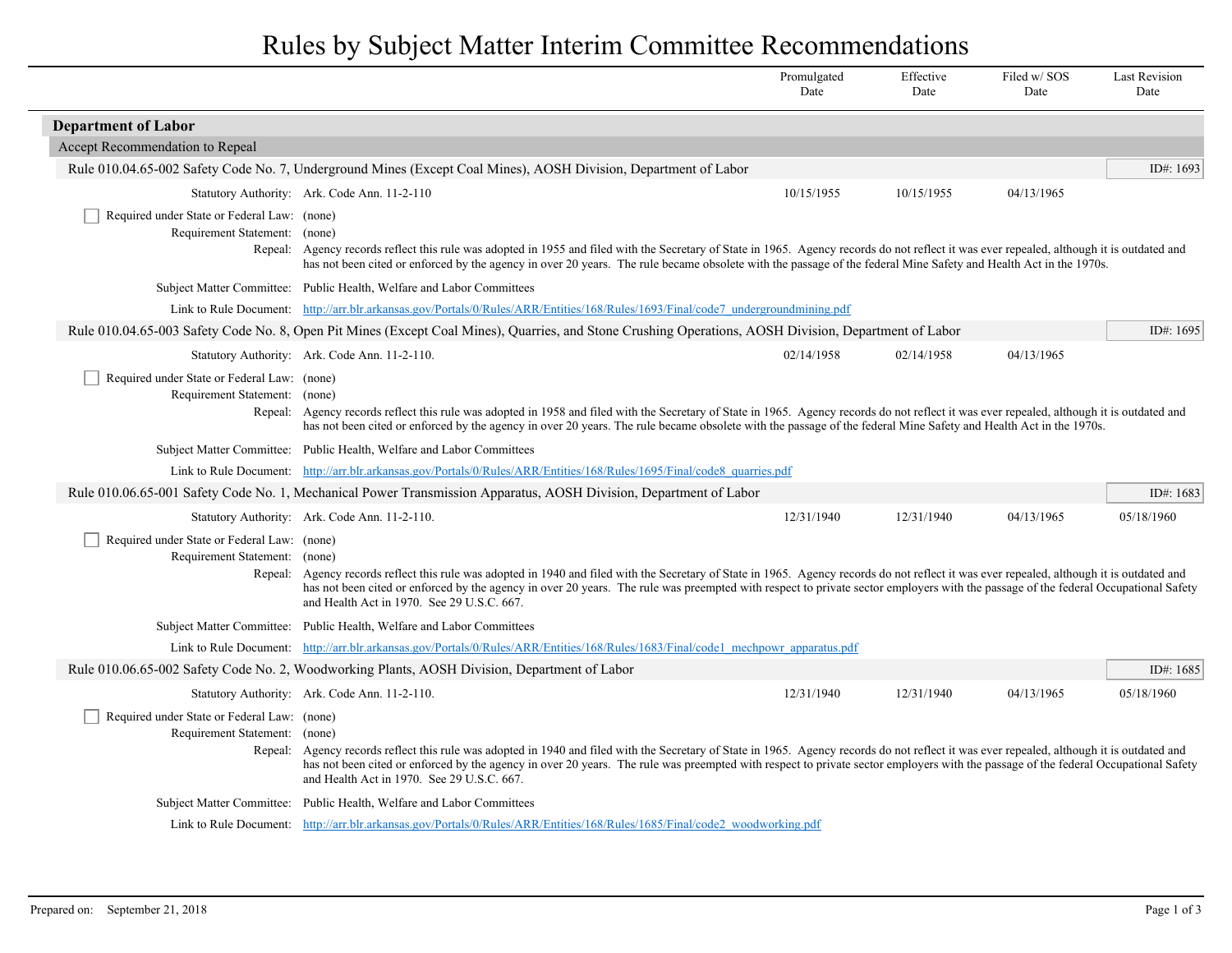## Rules by Subject Matter Interim Committee Recommendations

|                                                                                                              |                                                                                                                                                                                                                                                                                                                                                                                                                                 | Promulgated<br>Date | Effective<br>Date | Filed w/SOS<br>Date | <b>Last Revision</b><br>Date |  |
|--------------------------------------------------------------------------------------------------------------|---------------------------------------------------------------------------------------------------------------------------------------------------------------------------------------------------------------------------------------------------------------------------------------------------------------------------------------------------------------------------------------------------------------------------------|---------------------|-------------------|---------------------|------------------------------|--|
| Rule 010.06.65-003 Safety Code No. 3, Laundry Machinery and Operations, AOSH Division, Department of Labor   |                                                                                                                                                                                                                                                                                                                                                                                                                                 |                     |                   |                     |                              |  |
|                                                                                                              | Statutory Authority: Ark. Code Ann. 11-2-110.                                                                                                                                                                                                                                                                                                                                                                                   | 07/05/1951          | 07/05/1951        | 04/13/1965          |                              |  |
| Required under State or Federal Law: (none)<br>Requirement Statement: (none)<br>Repeal:                      | Agency records reflect this rule was adopted in 1951 and filed with the Secretary of State in 1965. Agency records do not reflect it was ever repealed, although it is outdated and<br>has not been cited or enforced by the agency in over 20 years. The rule was preempted with respect to private sector employers with the passage of the federal Occupational Safety<br>and Health Act in 1970. See 29 U.S.C. 667.         |                     |                   |                     |                              |  |
|                                                                                                              | Subject Matter Committee: Public Health, Welfare and Labor Committees                                                                                                                                                                                                                                                                                                                                                           |                     |                   |                     |                              |  |
|                                                                                                              | Link to Rule Document: http://arr.blr.arkansas.gov/Portals/0/Rules/ARR/Entities/168/Rules/1687/Final/code3 laundrymachinery.pdf                                                                                                                                                                                                                                                                                                 |                     |                   |                     |                              |  |
|                                                                                                              | Rule 010.06.65-004 Safety Code No. 4, Logging and Sawmill Operations, AOSH Division, Department of Labor                                                                                                                                                                                                                                                                                                                        |                     |                   |                     | ID#: 1689                    |  |
|                                                                                                              | Statutory Authority: Ark. Code Ann. 11-2-110                                                                                                                                                                                                                                                                                                                                                                                    | 12/31/1940          | 12/31/1940        | 04/13/1965          | 07/01/1953                   |  |
| Required under State or Federal Law: (none)<br>Requirement Statement: (none)<br>Repeal:                      | Agency records reflect this rule was adopted in 1940 and filed with the Secretary of State in 1965. Agency records do not reflect it was ever repealed, although it is outdated and<br>has not been cited or enforced by the agency in over 20 years. The rule was preempted with respect to private sector employers with the passage of the federal Occupational Safety<br>and Health Act in 1970. See 29 U.S.C. 667.         |                     |                   |                     |                              |  |
|                                                                                                              | Subject Matter Committee: Public Health, Welfare and Labor Committees                                                                                                                                                                                                                                                                                                                                                           |                     |                   |                     |                              |  |
|                                                                                                              | Link to Rule Document: http://arr.blr.arkansas.gov/Portals/0/Rules/ARR/Entities/168/Rules/1689/Final/Safety Code 4, Logging and Sawmill Operations.pdf                                                                                                                                                                                                                                                                          |                     |                   |                     |                              |  |
| Rule 010.06.65-005 Safety Code No. 6, Industrial Sanitation, AOSH Division, Department of Labor<br>ID#: 1691 |                                                                                                                                                                                                                                                                                                                                                                                                                                 |                     |                   |                     |                              |  |
|                                                                                                              | Statutory Authority: Ark. Code Ann. 11-2-110.                                                                                                                                                                                                                                                                                                                                                                                   | 05/25/1960          | 05/25/1960        | 04/13/1965          |                              |  |
| Required under State or Federal Law: (none)<br>Requirement Statement: (none)<br>Repeal:                      | Agency records reflect this rule was adopted in 1960 and filed with the Secretary of State in 1965. Agency records do not reflect it was ever repealed, although it is outdated and<br>has not been cited or enforced by the agency in over 20 years. The rule was preempted with respect to private sector employers with the passage of the federal Occupational Safety<br>and Health Act in 1970. See 29 U.S.C. 667.         |                     |                   |                     |                              |  |
|                                                                                                              | Subject Matter Committee: Public Health, Welfare and Labor Committees                                                                                                                                                                                                                                                                                                                                                           |                     |                   |                     |                              |  |
|                                                                                                              | Link to Rule Document: http://arr.blr.arkansas.gov/Portals/0/Rules/ARR/Entities/168/Rules/1691/Final/code6 industrial sanitation.pdf                                                                                                                                                                                                                                                                                            |                     |                   |                     |                              |  |
|                                                                                                              | Rule 010.06.65-006 Safety Code No. 9, Demolition, Building and Construction, AOSH Division, Department of Labor                                                                                                                                                                                                                                                                                                                 |                     |                   |                     | ID#: 1704                    |  |
|                                                                                                              | Statutory Authority: Ark. Code Ann. 11-2-110                                                                                                                                                                                                                                                                                                                                                                                    | 02/14/1958          | 02/14/1958        | 04/13/1965          |                              |  |
| Required under State or Federal Law: (none)<br>Requirement Statement: (none)                                 | Repeal: Agency records reflect this rule was adopted in 1958 and filed with the Secretary of State in 1965. Agency records do not reflect it was ever repealed, although it is outdated and<br>has not been cited or enforced by the agency in over 20 years. The rule was preempted with respect to private sector employers with the passage of the federal Occupational Safety<br>and Health Act in 1970. See 29 U.S.C. 667. |                     |                   |                     |                              |  |
|                                                                                                              | Subject Matter Committee: Public Health, Welfare and Labor Committees                                                                                                                                                                                                                                                                                                                                                           |                     |                   |                     |                              |  |
|                                                                                                              | Link to Rule Document: http://arr.blr.arkansas.gov/Portals/0/Rules/ARR/Entities/168/Rules/1704/Final/code9 demolition.pdf                                                                                                                                                                                                                                                                                                       |                     |                   |                     |                              |  |